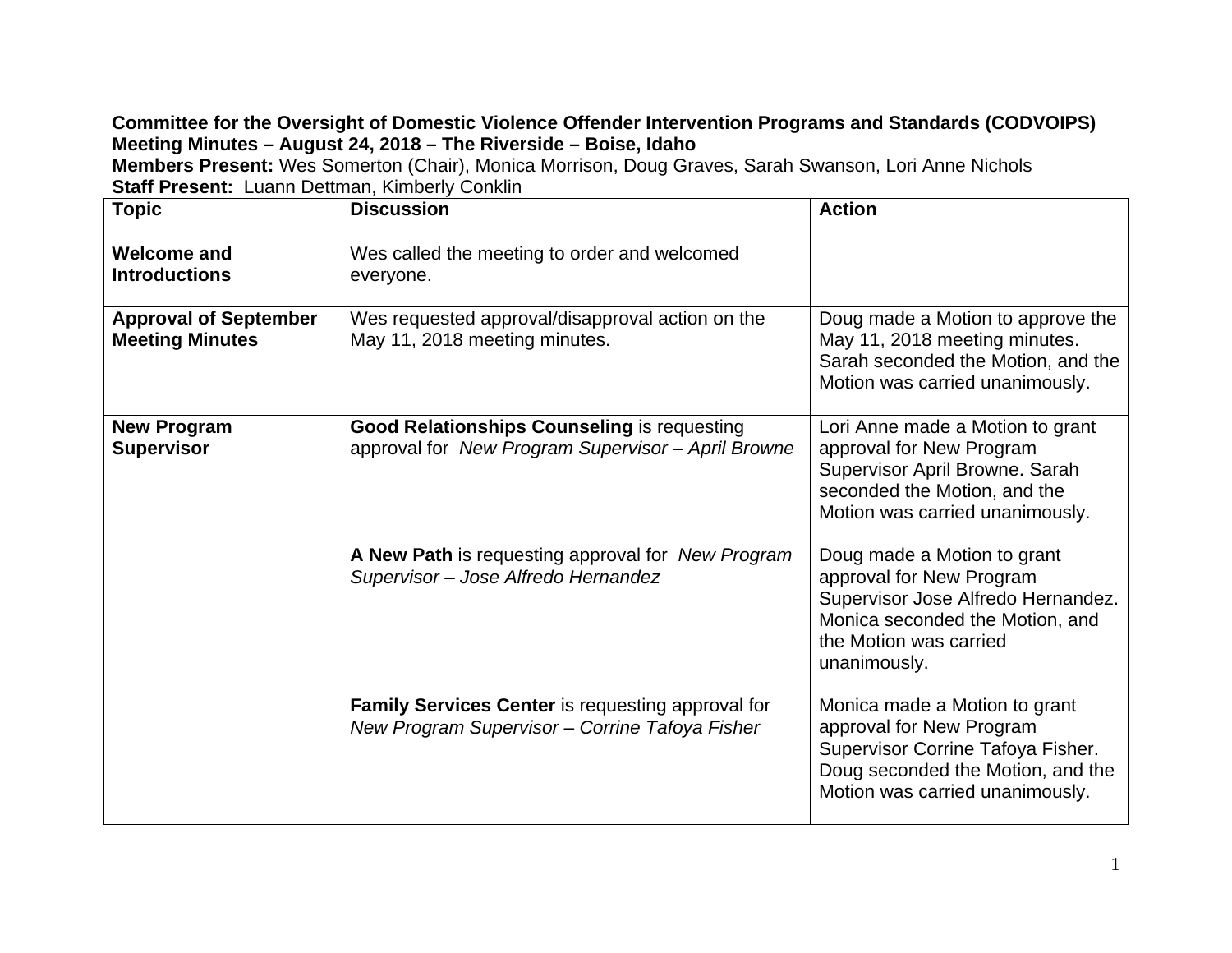| <b>New Direct Service</b><br><b>Provider</b>                                                                  | <b>Mental Wellness Center</b> is requesting approval for<br>New Direct Service Providers - Jona Jacobson                                                                                                                 | Doug made a Motion to grant<br>approval for New Direct Service<br>Provider Jona Jacobson, Monica<br>seconded the Motion, and the<br>Motion was carried unanimously. |
|---------------------------------------------------------------------------------------------------------------|--------------------------------------------------------------------------------------------------------------------------------------------------------------------------------------------------------------------------|---------------------------------------------------------------------------------------------------------------------------------------------------------------------|
| <b>New Trainee</b>                                                                                            | Terry Reilly Health Services is requesting approval<br>for New Trainee - Javier Aguiller.                                                                                                                                | Monica made a Motion to approve<br>New Trainee Javier Aguiller. Doug<br>seconded the Motion, and the<br>Motion was carried unanimously.                             |
| Program<br><b>Updates/Monitoring</b>                                                                          | There were no program updates/monitoring to report.<br>Kimberly will be monitoring the Region 6 and 7<br>programs in September-October 2018.                                                                             |                                                                                                                                                                     |
| <b>Committee Discussion:</b><br><b>Program Standards</b><br><b>Update, Training, Other</b><br><b>Business</b> | The revised Minimum Standards for Domestic<br>Violence Offender Intervention Programs is currently<br>in the Public Review Process until October 31, 2018.                                                               | Kimberly will add the revised<br>Minimum Standards for Domestic<br>Violence Offender Intervention to<br>the Council website for Public<br>Comment.                  |
|                                                                                                               | The Committee will have a training/networking and<br>review of the revised Minimum Standards for<br>Domestic Violence Offender Intervention Programs in<br>October for all Offender Intervention Treatment<br>Providers. | The Council office will coordinate<br>the logistics for the training.                                                                                               |
| <b>Future Meetings Dates</b>                                                                                  | The Committee meeting dates will be:                                                                                                                                                                                     |                                                                                                                                                                     |
|                                                                                                               | November 2, 2018<br>February 1, 2019<br>May 3, 2019                                                                                                                                                                      |                                                                                                                                                                     |